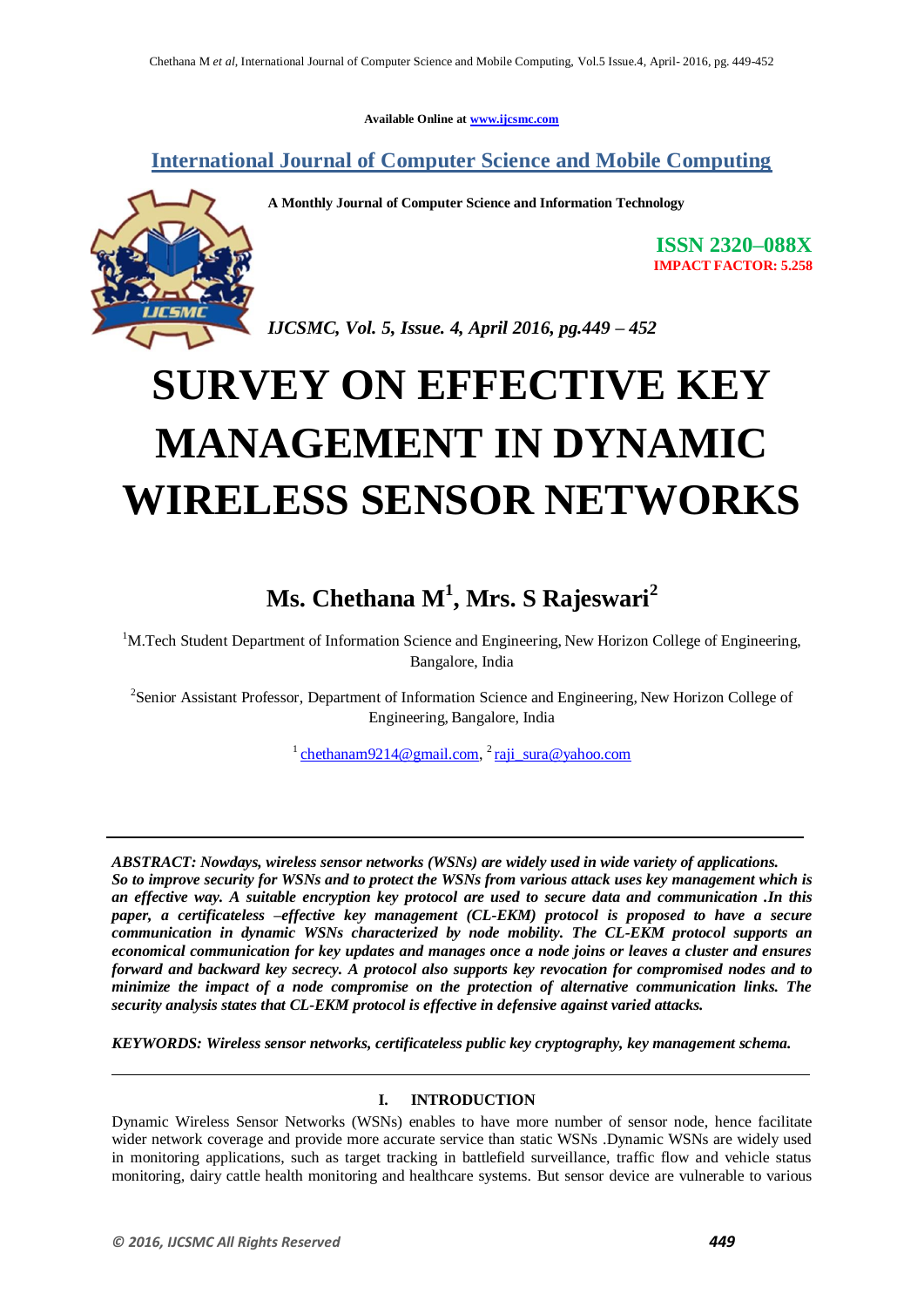attacks such as impersonation, interception, capture or physical destruction, due to their unattended operative environments and lapses of connectivity in wireless communication .Hence security is the major issue in critical dynamic WSN applications. To overcome these issues dynamic WSNs need to address the key security requirements, such as node authentication, data confidentiality and integrity, whenever and wherever the nodes move.

To address key security encryption key management protocols for dynamic WSNs was proposed, based on symmetric key encryption. Because the energy and processing capability was limited the encryption key management protocol was well-suited for sensor nodes. But they suffered from high communication overhead and to store the shared pair wise keys requires large memory space. It is also not scalable and not resilient against compromises, and unable to support node mobility. Therefore symmetric key encryption is not suitable for dynamic WSNs.

Later, asymmetric key approaches was proposed for dynamic WSNs, it took the advantage of public key cryptography (PKC) such as elliptic curve cryptography (ECC) or identity-based public key cryptography (ID-PKC)in order to simplify key establishment and data authentication between nodes. It is also more scalable, flexible and resilient to node compromise attacks.PKC is relatively more expensive than symmetric key encryption with respect to computational costs. However, recent improvements in the implementation of ECC has demonstrated the feasibility of applying PKC to WSNs.

The major drawback of ECC is security weakness and are vulnerable to message forgery, key compromise and known-key attacks .Hence to overcome all this drawback a Certificateless effective key management (CL-EKM) scheme for dynamic WSNs is proposed. In this schema users private key is the combination of partial private key which is generated by key generation center (KGC) and users own secret key.To support node mobility CL-EKM also supports lightweight processes for cluster key updates executed when a node moves, and key revocation is executed when a node is detected as malicious or leaves the cluster permanently. CL-EKM is scalable in case of additions of new nodes after network deployment. CL-EKM is secure against node compromise, cloning and impersonation, and ensures forward and backward secrecy.

#### **II. RELATED WORK**

**I.-H.Chuang, W.-T.Su, C.-Y. Wu**,**et al,[1]** proposed a two layered dynamic key management(TDKM) approach for cluster-based WSN (CWSN).To show the efficiency, TDKM is compared with other key management protocols . Key generation overhead, network security, and secured data transmission overhead in CWSN are analyzed by finding the relationship between the number of groups and system performance.

**M. Rahman and K. El-Khatib[2]** proposed a novel key agreement protocol which is based on pairing-based cryptography over an elliptic curve. With the help this protocol, if any two nodes want to communicate independently can use the same secret key by using pairing and identity-based encryption properties. The proposed technique reduces the key space of a node and also shows that it is robust against various attacks such as masquerade attacks, reply attacks, and message manipulation attacks.

**S. U. Khan, C. Pastrone, L. Lavagno, and M. A. Spirito[3]** presented an effective mutual authentication and key establishment scheme for heterogeneous sensor networks which includes numerous mobile sensor nodes and only a few more powerful fixed sensor nodes. The outcome of this approach is less communication overhead during authentication and key establishment and as better network resilience against mobile nodes attacks compared to other approaches for authentication and key establishment.

**X. Zhang, J. He, and Q. Wei[4]** proposed an energy-efficient distributed deterministic key management scheme (EDDK).With the help of this scheme pairwise keys and cluster keys of sensor nodes are well established as well as maintained securely and communication overhead is also less. They also made use of elliptic curve digital signature algorithm in EDDK, which provided the support for the establishment of pairwise keys and local cluster keys under the node mobility scenario.

**M. R. Alagheband and M. R. Aref[5]**proposed dynamic key management framework which is based on elliptical curve cryptography and signcryption method for heterogeneous WSNs. The proposed schema as network scalability and sensor node mobility in the liquid environments. The proposed schema had less communication overhead and worked better in terms of computation and key storage.

**X. He, M. Niedermeier, and H. de Meer[6**] made the investigation on the special requirements of dynamic key management in sensor environments and introduced several basic evaluation metrics ,also explained that resource constrained nature of sensor nodes hinder the use of dynamic key management solutions.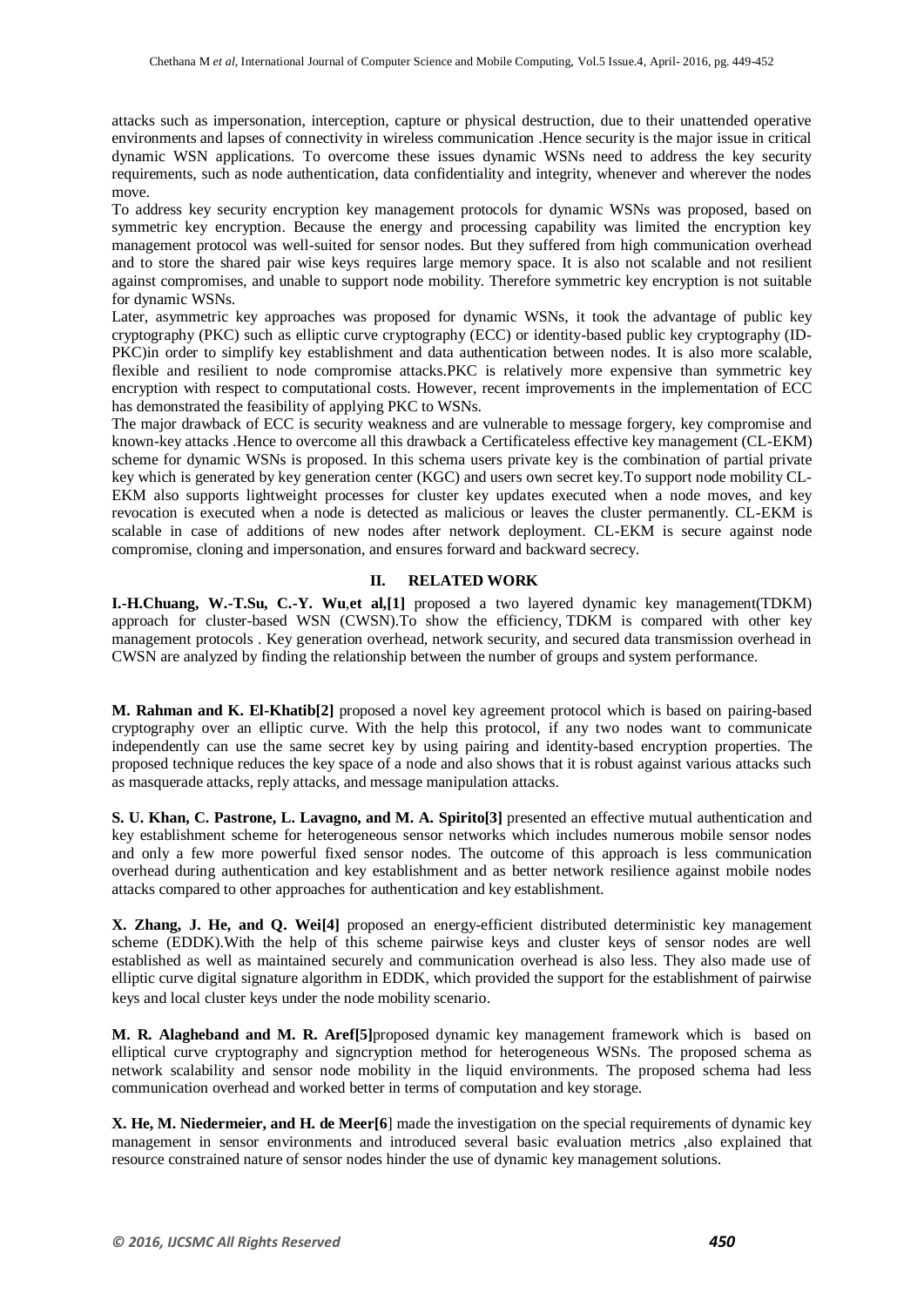**N. Gura, A. Patel, A. Wander, H. Eberle, and S. C. Shantz[7]** proposed a light weighted implementation of public key called as cluster based public infrastructure (CBPKI), it is based on security and the authenticity of base station for executing a set of handshakes that establish session keys between the base station and sensors over the networks that are used for ensuring the data confidentiality and integrity.

#### **III. PROPOSED TECHNIQUE**

The most effective key for dynamic WSNs is Certificateless effective key management protocol(CL-EKM), it supports four types of keys each of them are used for different purposes, especially for including secure pairwise node communication and group-oriented key communication within the clusters. This schema uses the main algorithms of the CL-HSC scheme to derive certificateless public/private keys and pair-wise keys. It also take the advantage of ECC keys defined on an additive group with a 160-bit length. The types of key are Certificateless public/private key, Individual nodes key, Pairwise key and Cluster key.

- Certificateless public/private key: this key generates a mutually authenticated pair-wise key.
- Individual node key: each node will have individual key.
- Pairwise key: to have a secure communication and authentication of nodes each node shares a different pairwise key with the neighbouring nodes.
- Cluster key: All the nodes in a cluster share a key and these keys are named as cluster key.

The special organization of the full private/public key pairs removes the need for certificates and also resolves the key escrows problems by eliminating the responsibility for the users full private key,figure 1 explains the generation of CL-EKM and movement of nodes.

Compared to other approach the proposed schema provides more security, decrease overhead and protect data confidentiality and integrity.



**Figure 1: System Flow of Proposed System**